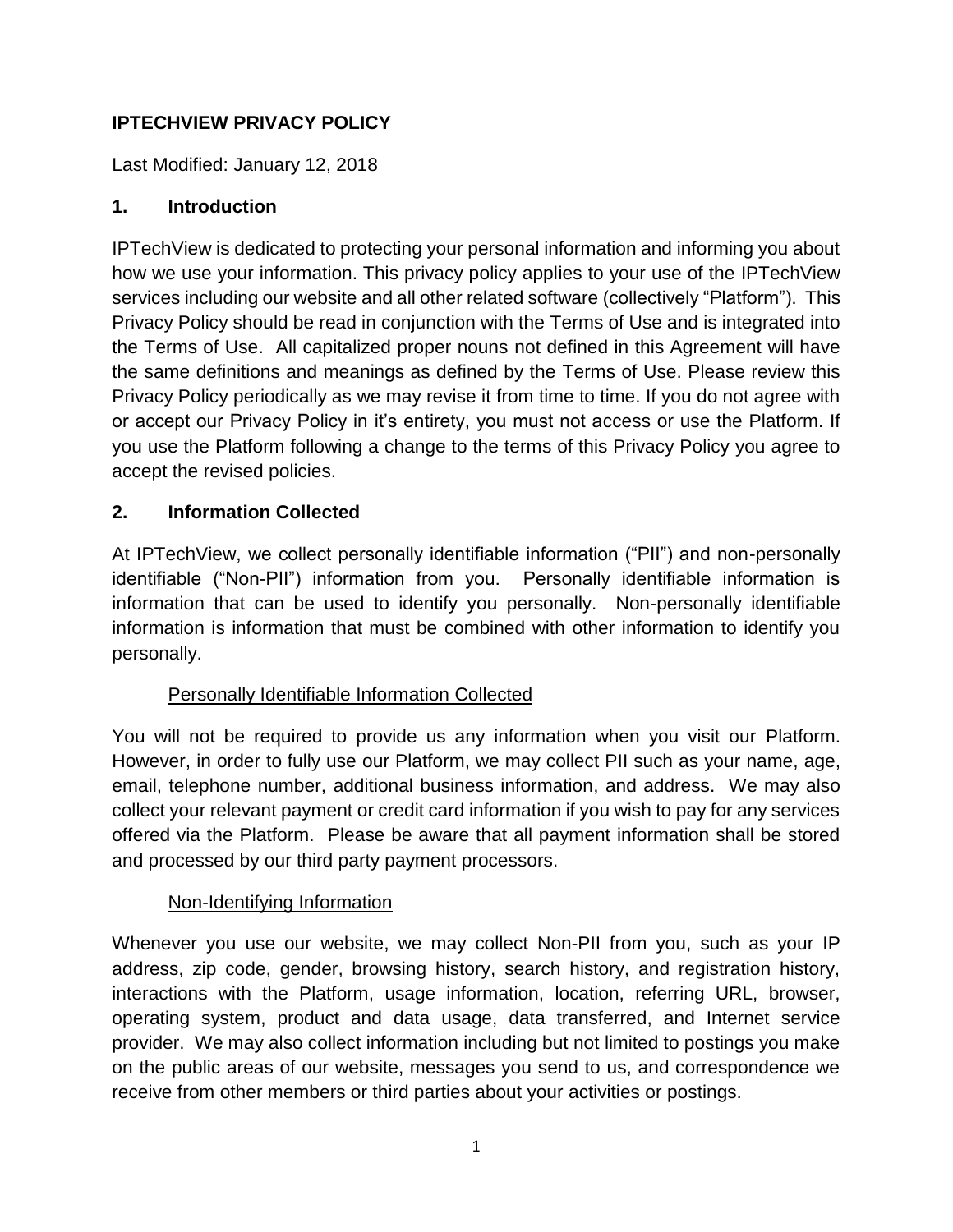#### **3. Use of Your Information**

Some of your information will be visible to other users of the Platform to facilitate communication between users. We will never sell your information without your permission; however you agree that we may use your information in the following ways:

- To provide any services offered and to operate the IPTechView Platform.
- To enhance or improve our users' experiences.
- To to contact you via email or other electronic communications where you have an inquiry.
- To notify you of additional IPTechView products and updates.
- To process your transactions.
- To share your information with third party partners or third parties hired by us to perform functions and provide services to us subject to the obligations consistent with this Privacy Policy and on the condition that the third parties use your information only on our behalf and pursuant to our instructions.

## **4. Accessing, Editing, and Removing Your Information**

You will be able to access any information contained in your account through our Platform. You may edit that information by removing or changing the information listed in your account. If you have any questions or wish to review, change, or access any of your information collected by us, please contact us at support@iptechview.com. Additionally, if you wish to opt out of our data collection practices or would like us to remove any of your information from our databases, please contact us. After you have cancelled your account please be aware that we may keep inaccessible copies of your PII and non-PII subject to our data retention policies.

## **5. Cookies and Tracking**

We use cookies to save your preferences and purchases, understand how you use our website, and to remember you when you visit again. Therefore, must have cookies enabled in your browser to use our Platform. Please be aware that some or all of our cookies may be accessible by third parties. Additionally, while using portions of our Platform, we may track your usage information so that we understand how you interact with our Platform.

## **6. Third Party Access to Your Information**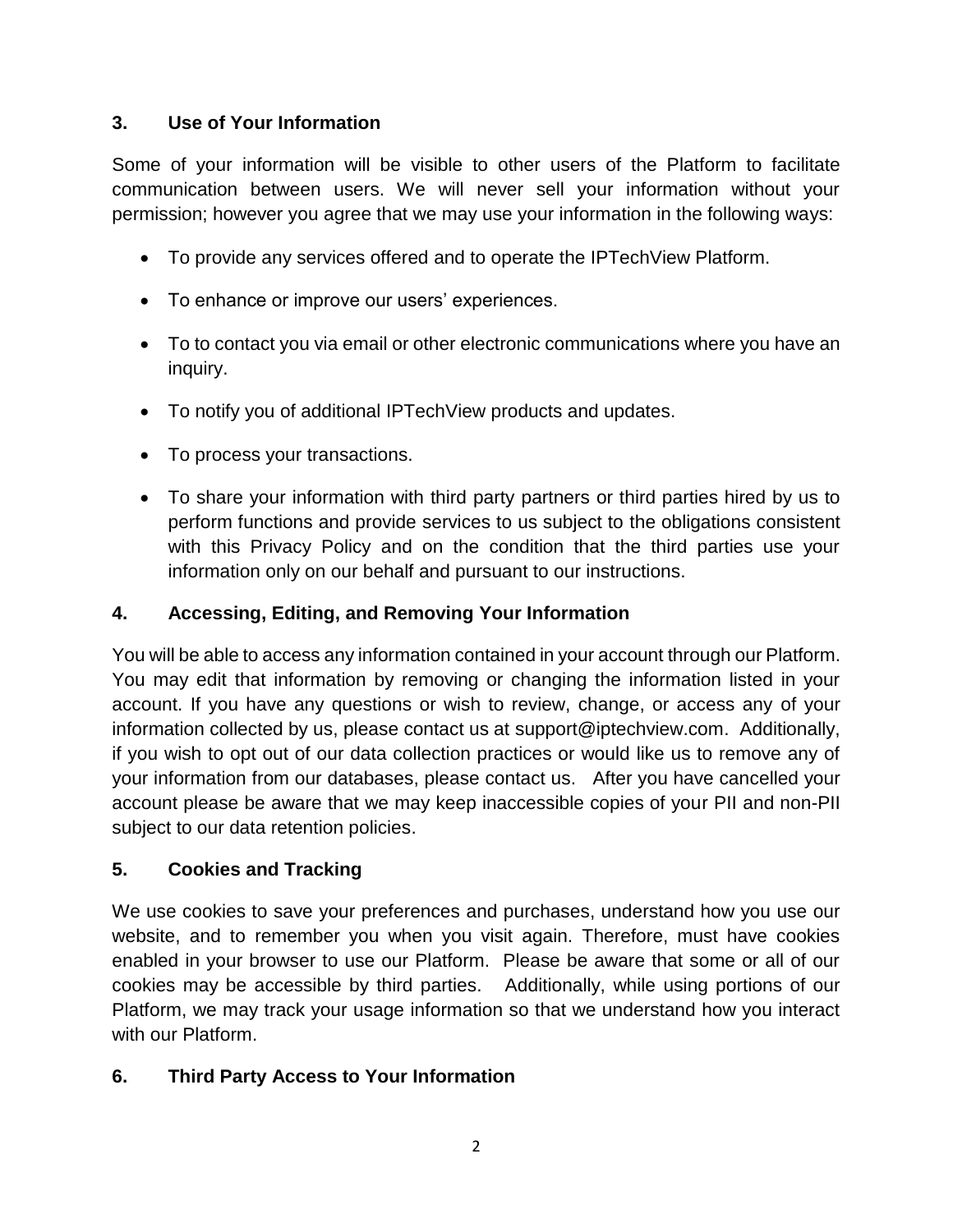Although you are entering into an Agreement with IPTechView to disclose your information to us, we do use third party individuals and organizations to assist us, including contractors, web hosts, and others to allow you to access the Platform.

Throughout the course of our provision of our services to you, we may delegate our authority to collect, access, use, and disseminate your information. It is therefore necessary that you grant the third parties we may use in the course of our business the same rights that you afford us under this Privacy Policy. For this reason, you hereby agree that for every authorization which you grant to us in this Privacy Policy, you also grant to any third party that we may hire, contract, or otherwise retain the services of for the purpose of operating, maintaining, repairing, or otherwise improving or preserving our website or its underlying files or systems. You agree not to hold us liable for the actions of any of these third parties, even if we would normally be held vicariously liable for their actions, and that you must take legal action against them directly should they commit any tort or other actionable wrong against you.

## **7. Law Enforcement**

You agree that we may disclose your information to authorities if compelled to by a court order. Additionally, you agree that we may disclose your information if we reasonably believe that you have violated US laws, the terms of our Terms of Use or our Privacy Policy, or if we believe that a third party is at risk of bodily or economic harm. In the event that we receive a subpoena affecting your privacy, we may elect to notify you to give you an opportunity to file a motion to quash the subpoena, or we may attempt to quash it ourselves, but we are not obligated to do either. We may also proactively report you and release your information without receiving any request to third parties where we believe that it is proper to do so for legal reasons, where your actions violate any law of the United States or any other country having jurisdiction over us, our Platform, or our Terms of Use. You release us from any damages that may arise from or relate to the release of your information to a request from law enforcement agencies or private litigants. We may release your information under the conditions listed in this paragraph whether it is to individuals or entities and to any state or federal authorities, as required.

## **8. Opt Out of Commercial, Non-Commercial Communications and Do Not Track**

If you decide to provide us with your contact information, you agree that we may send you communications via text and emails. However, you may unsubscribe from certain communications by notifying IPTechView that you no longer wish to receive these communications, we will endeavour to promptly remove you from our once we have received that request. We currently do not offer functionality for you to opt out through "do not track" listings. If you wish to opt out of certain communications or information collection, please contact us at support@iptechview.com.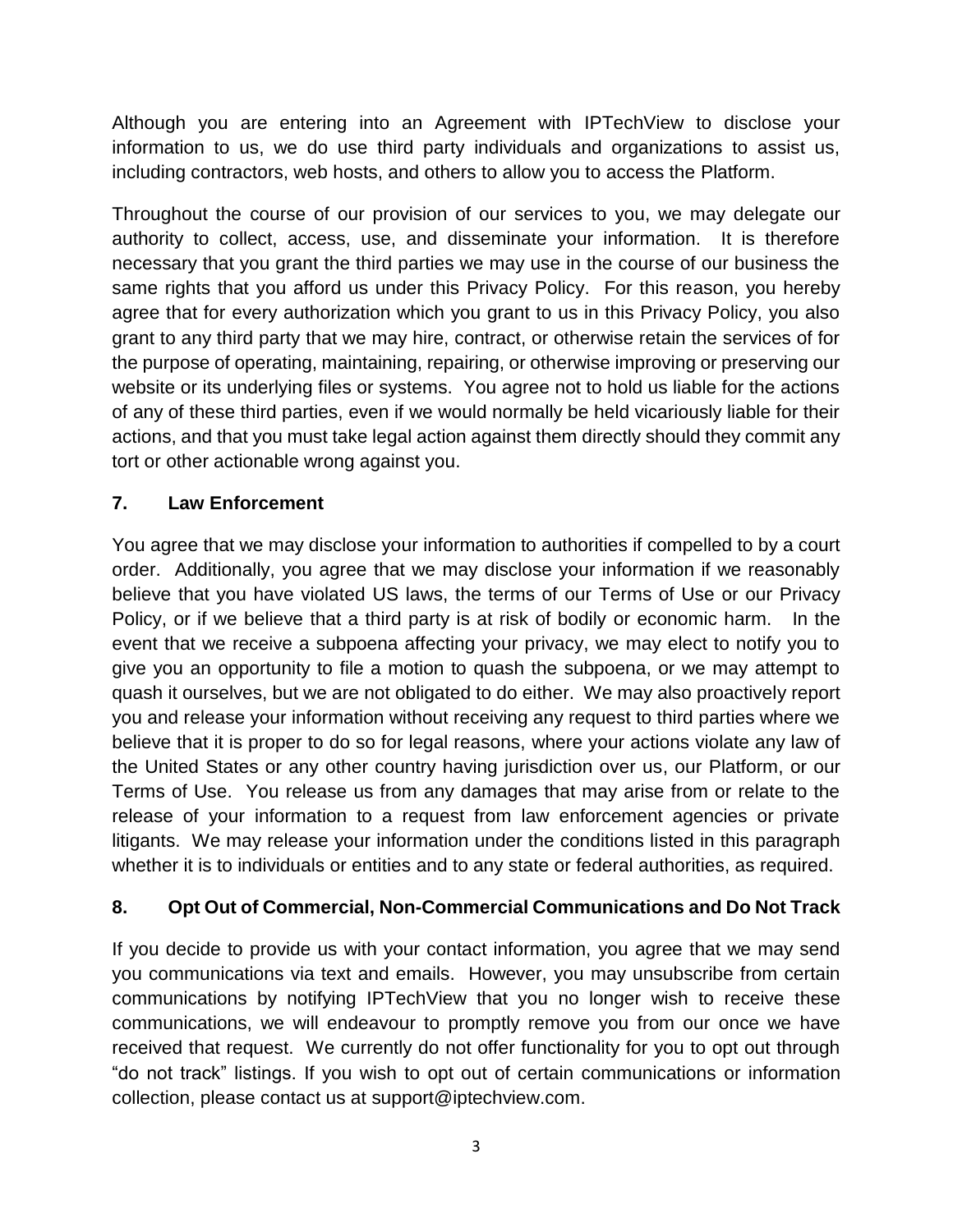# **9. Third Parties**

IPTechView or other users may post links to third party websites on Platform, which may include information that we have no control over. When accessing a third party site through our Platform, you acknowledge that you are aware that these third party websites are not screened for privacy or security issues by us, and you release us from any liability for the conduct of these third party websites.

Please be aware that this Privacy Policy, and any other policies in place, in addition to any amendments, does not create rights enforceable by third parties. IPTechView bears no responsibility for the information collected or used by any advertiser or third party website. You must review their Terms of Use and Privacy to understand how their information collection practices work.

## **10. Security Measures**

We make reasonable attempts to protect your information by using physical and electronic safeguards. For this reason we use SSL certificates to enhance our Platform security. However, as this is the Internet, we can make no guarantees as to the security or privacy of your information. For this reason, we recommend that you use anti-virus software, routine credit checks, firewalls, and other precautions to protect yourself from security and privacy threats.

# **11. Your California Privacy Rights**

IPTechView permits residents of the State of California to use its Platform, and complies with the California Business and Professions Code §§ 22575-22579. If you are a California resident you may request certain information regarding our disclosure of personal information to any third parties for their direct marketing purposes. Various provisions throughout this Privacy Policy address requirements of the Californian privacy statutes. Although we do not disseminate your information to third parties without permission, you must presume that we collect electronic information from all visitors. You may contact us at support@iptechview.com with any questions.

# **12. Age Compliance**

We intend to fully comply with American and international laws respecting children's privacy including COPPA. Therefore, we do not collect or process any information for any persons under the age of 18. If you are under 18 and using our Platform, please stop immediately and do not submit any information to us. In the event that we have inadvertently collected any information from users under the age of 18 please contact us immediately.